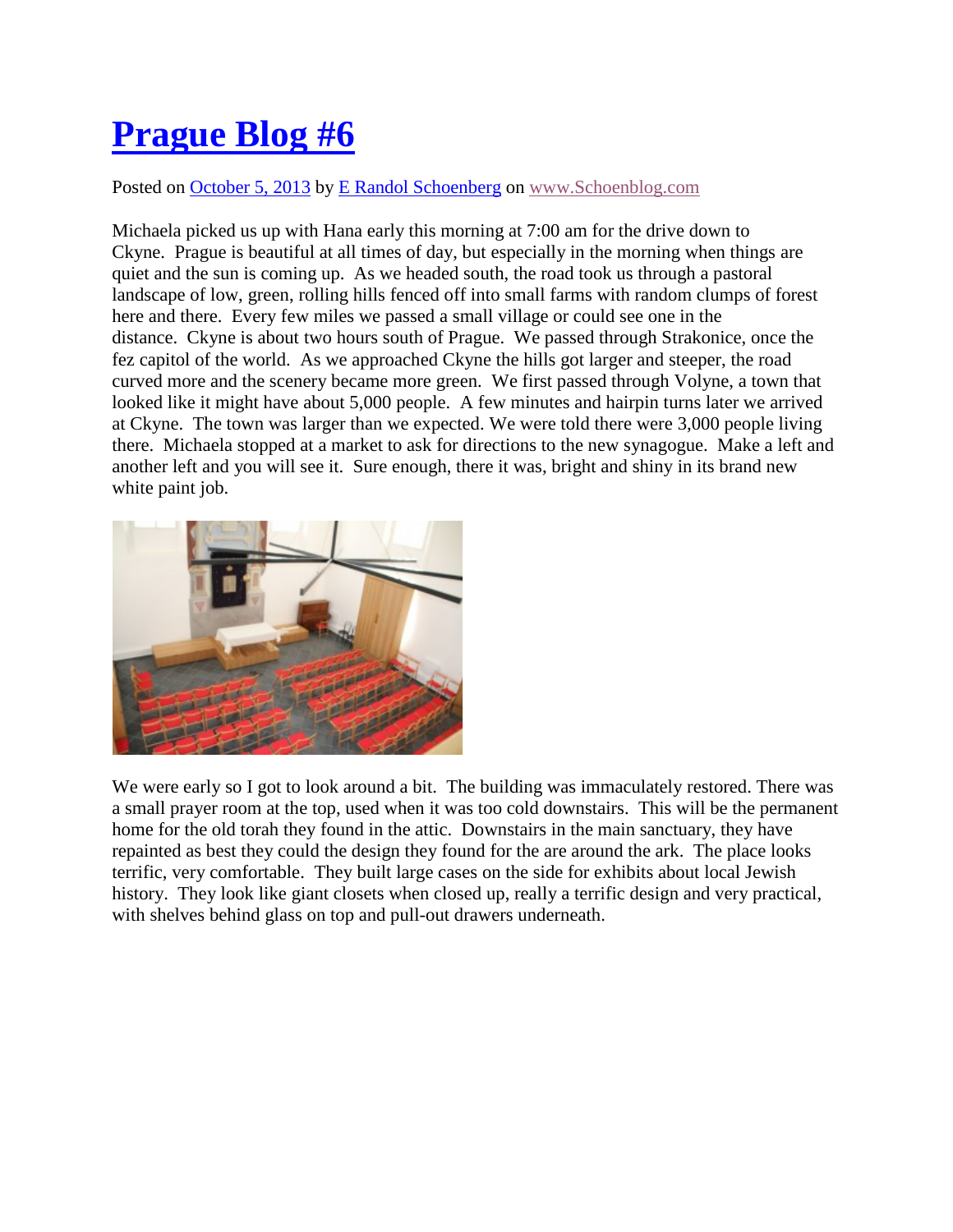

The services began around 10am and lasted

almost three hours. Over 100 people attended, far exceeding any expectations I had. There were representatives of other old Ckyne families: Wedeles, Wudl, Fantes, Sittig and Nathan and I represented the Blochs. The services were led by a wonderful singer named [Michal Foršt.](http://www.michalforst.cz/) He lives in Prague also acts as a cantor for the small congregation in Liberec

(Reichenberg). Michael was wonderful, explaining and performing and reading in Czech and English, guiding everyone through a somewhat traditional service.



The old torah scroll found in the synagogue was used for the service, even though it is a bit damaged. One of the attended was Anna (Kineret) Sittig, a rabbi from Amsterdam. She was called into service to help with the torah, which was not rolled to the correct portion (Noah, near the beginning). I got up and helped her roll the old torah until we got to the right place. It was really very exciting because obviously the torah had not been used in about 100 years, since the community disbanded and sold the building (long before the Nazi era). And it was fun to think that probably our ancestors had used this very same torah.

Michal called Nathan up to do some of the prayers before the torah reading, and then Nathan was called for the first aliyah, the prayer before the first reading from the torah. Having Nathan there made everyone very excited, I think, because they all started to take photos. I couldn't resist joining in. I put a video up on **facebook** of Nathan saying the prayer following the torah reading. More photos from the trip are in the  $1, 2, 3$  $1, 2, 3$  $1, 2, 3$  facebook albums I made.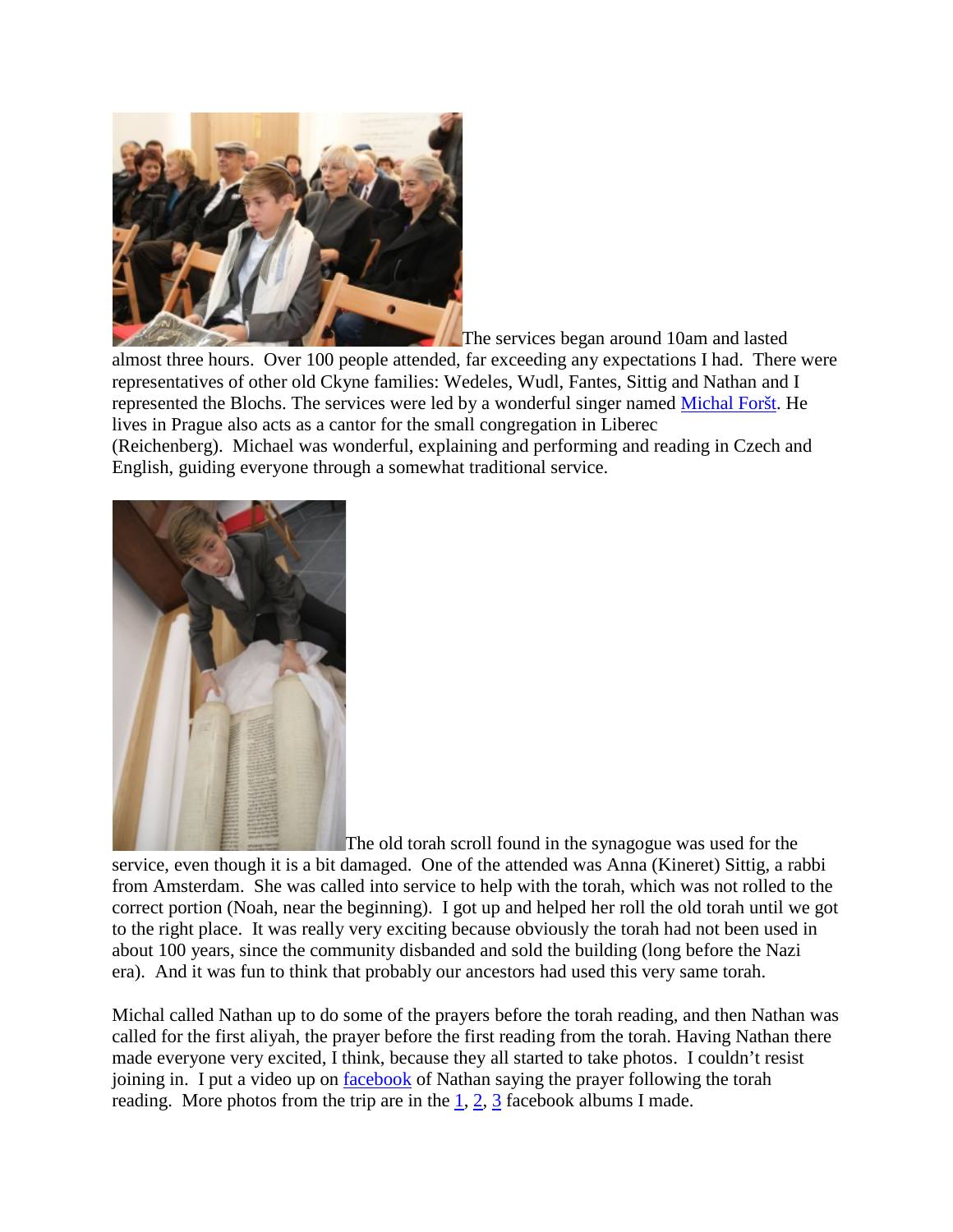

Julius Müller acted as gabay and helped figure out all the various people to call up for the remaining aliyot. A man from Germany, Hermann Löffler, who had helped support the restoration of the synagogue, was called asked to call out the names. After Nathan, I came up, then the Sittigs and Wudls and also a friend of my fellow Geni curator from Israel, Rafi Kornfeld, was touring in the region and came to join us. The last aliyah was given to everyone in the community, so we all stood up around the old torah as Michal read from it to conclude the torah service.

The service was long, and with most of it in Czech or Hebrew, sometimes my attention flagged. At one point I actually got disappointed because I was missing the smell of an old building. I wanted some sense that the old congregation had been there. The place felt too new somehow.



After the service, many of us were invited by Jindra Bromova, the

woman who organized the entire restoration project and this event, to the local hotel restaurant for lunch. Nathan passed on the trout, but I actually liked it even though I don't ordinarily eat much fish. After lunch, we all went to the outskirts of town and climbed up to the old Jewish cemetery. It is on a hill enclosed by a high wall that has broken down in one place so you can easily walk in. The tombstones were recently cleaned (by Matana, I heard) and looked white and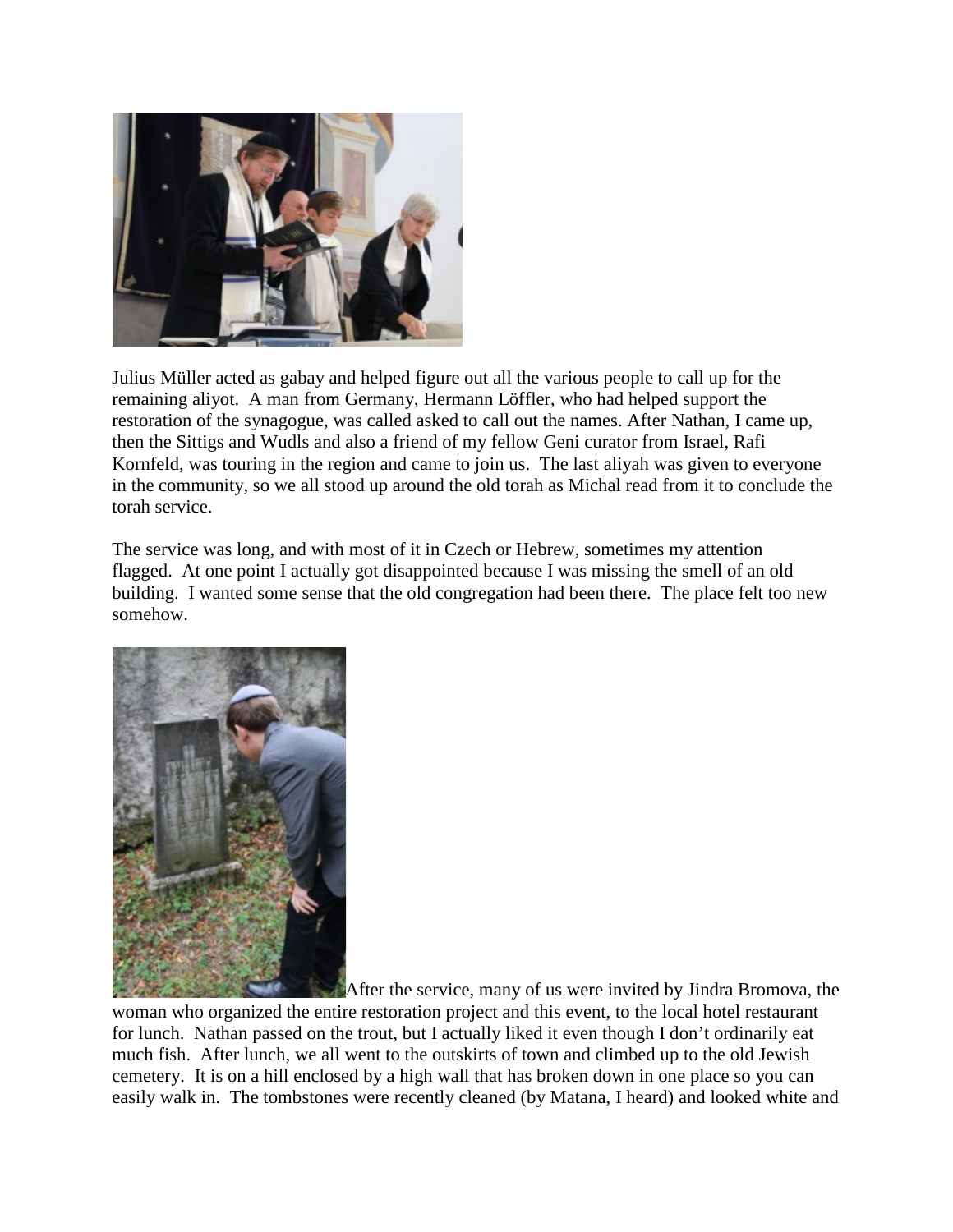polished. I could not find Rabbi Bloch's grave, until I took out my blackberry and went to the Geni page and found a photo. I realized it was against a wall and then Alex Woodle showed me exactly where it was. Not with all the rest of the graves, but completely separate, along a wall about 10 yards away, his grave stood almost alone, lined up with some much later graves of children who had died young. I did not understand this, since he died in 1850. Later I asked Achab Haidler, a wonderful man, and actor by profession, who has helped catalogue [many](http://www.chewra.com/)  [Jewish cemeteries](http://www.chewra.com/) in the region, and he thinks the grave was moved, or perhaps the plaque with his name fell off and someone attached it to a different grave along the wall. He said he would investigate further. You can hear Achab on this [video of the Ckyne synagogue.](http://www.youtube.com/watch?v=vWvv8xr1IkA) Achab can read all the tombstones, a very difficult task, and he even made a [catalogue of the cemetery in](http://www.jewishgen.org/austriaczech/towns/ckyncem1.htm)  [Ckyne.](http://www.jewishgen.org/austriaczech/towns/ckyncem1.htm) I should also mention Jan Podelsak, a local man who had been



working to rescue the old cemetery and the

synagogue for about 20 years. In fact, I recalled coming to Prague in 1996 and getting a poster about saving the Ckyne cemetery that he must have designed. Jan was clearly very moved by the tribute to him and seeing his long dream fulfilled. He is a local hero there in Ckyne.

We returned to the synagogue at 4pm for a concert led by [Michal Foršt](http://www.michalforst.cz/) and his band of musicians from Prague. They began with a lengthy spoken introduction about my grandfather Eric Zeisl (whose grandmother was from Ckyne), followed by a performance of several of his works: [Menuhim Song](http://www.zeisl.com/data/audio_player.php?play=IkNoYW1iZXIvTWVudWhpbSUyN3MgU29uZy5tcDMiIA==) for violin and piano, Shepherd's melody for Clarinet and piano and two songs for baritone [\(Ein Stundlein wohl vor Tag](http://www.zeisl.com/data/audio_player.php?play=IkxpZWRlci9FciVGNmQtTWFya00lRkNobGVyL0VpbiBTdCVGQ25kbGVpbiB3b2hsIHZvciBUYWcgKE0lRjZyaWtlKS5tcDMiIA==) and my mom's favorite [Stilleben\)](http://www.zeisl.com/data/audio_player.php?play=IkxpZWRlci9Ib2x6bWFpci1HYXJiZW4vMjIgU3RpbGxlYmVuIChHb3R0aG9sZCBMZXNzaW5nKS5tcDMiIA==). This was well received and then followed by a very entertaining series of Jewish standards (Romania, Halavai, etc). Michal is truly a great performer (and he said he had a cold, but we didn't notice at all).

The [restoration of the Ckyne Synagogue](http://www.synagoga-ckyne.cz/index.php?lang=eng) was obviously a group effort with many people involved. Jindra's business partner (I am blanking on his name!) was extremely nice and showed me all the work that had been done. The mayor was there too, and Jindra said he had dedicated one million Czech crowns to the project (about \$50,000), which is quite a large sum for such a small town. Many people came from all over the region to attend the ceremony. An elderly Jewish woman, apparently the only one in the entire region, came to attend also. She showed me her mother's Jewish star and other family documents. Apparently she had survived as a hidden child. I met a British girl, Natalie, from Cesky Budejovice (Budweis) who came with some local friends of hers that she had met. A Czech-Swiss woman said she had read about it on the Internet and decided to come from Basel. There was a film crew and the rededication made the evening news in the Czech Republic.